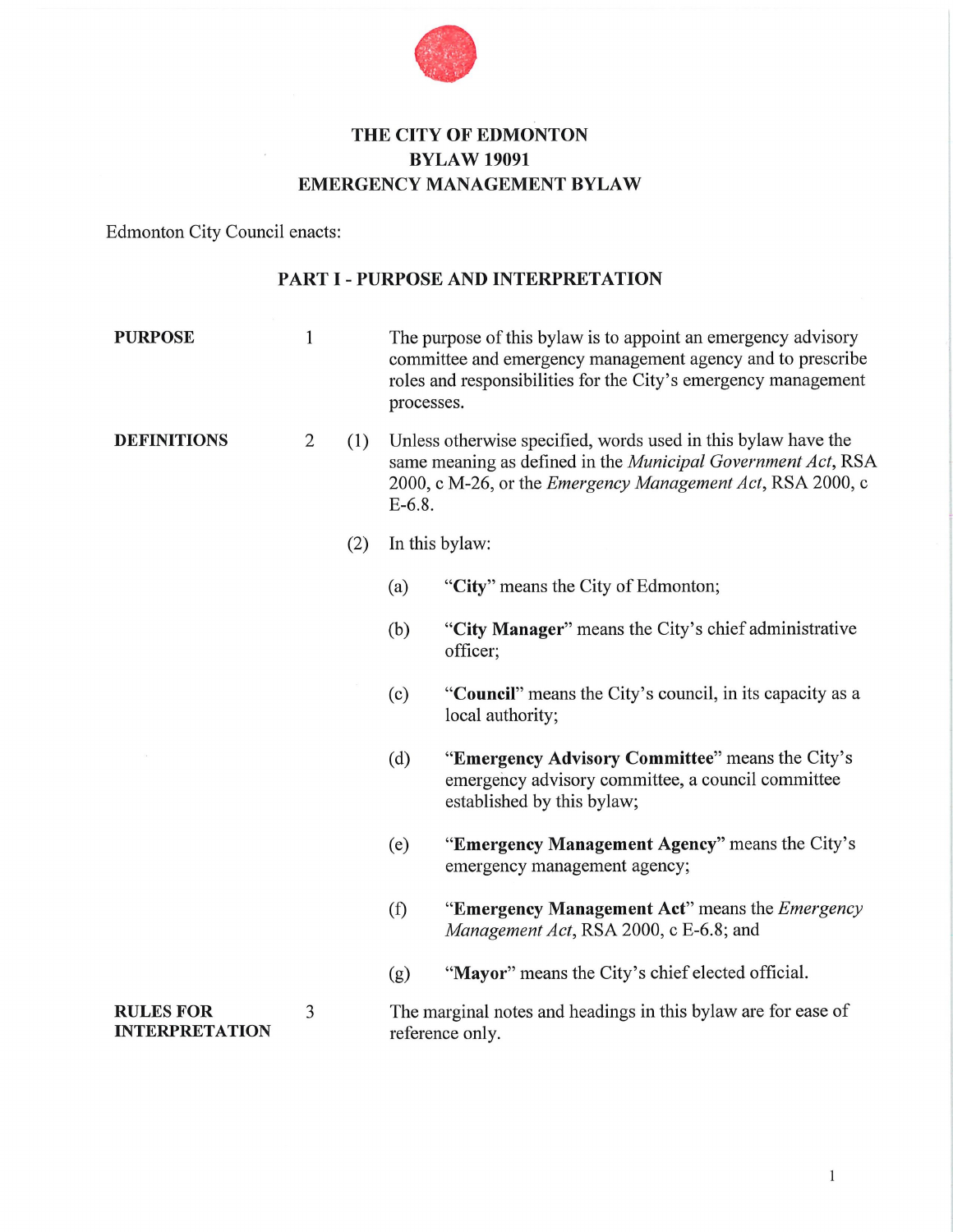### PART II- EMERGENCY ADVISORY COMMITTEE

 $\bar{\mathcal{A}}$ 

| <b>ESTABLISHMENT</b>                    | 4                                   |     | The Emergency Advisory Committee is continued as a council<br>committee.                                                                           |                                                                                                                                                    |  |  |
|-----------------------------------------|-------------------------------------|-----|----------------------------------------------------------------------------------------------------------------------------------------------------|----------------------------------------------------------------------------------------------------------------------------------------------------|--|--|
| <b>MEMBERSHIP</b>                       | 5                                   | (1) | The Mayor is a member and chair of the Emergency Advisory<br>Committee.                                                                            |                                                                                                                                                    |  |  |
|                                         |                                     | (2) |                                                                                                                                                    | Any other Councillor present at an Emergency Advisory<br>Committee meeting is deemed a member.                                                     |  |  |
| <b>QUORUM</b>                           | 6                                   |     | Quorum for a meeting of the Emergency Advisory Committee is<br>1 member.                                                                           |                                                                                                                                                    |  |  |
| <b>MANDATE</b>                          | 7                                   |     | The Emergency Advisory Committee may:                                                                                                              |                                                                                                                                                    |  |  |
|                                         |                                     |     | (a)                                                                                                                                                | provide guidance and direction to the Emergency<br>Management Agency;                                                                              |  |  |
|                                         |                                     |     | (b)                                                                                                                                                | approve the City's emergency plan;                                                                                                                 |  |  |
|                                         |                                     |     | (c)                                                                                                                                                | declare a state of local emergency; and                                                                                                            |  |  |
|                                         |                                     |     | (d)                                                                                                                                                | exercise any of Council's powers and duties under the<br>Emergency Management Act.                                                                 |  |  |
| <b>MEETINGS</b>                         | 8                                   |     | The Emergency Advisory Committee must meet at least once<br>annually.                                                                              |                                                                                                                                                    |  |  |
| <b>EXEMPTIONS</b>                       | 9                                   | (1) | Sections 5 and 6 of the Council Committees Bylaw, Bylaw<br>18156, do not apply to the Emergency Advisory Committee.                                |                                                                                                                                                    |  |  |
|                                         |                                     | (2) | Sections 14(2), 14(3), 23, 24, 31, 32, and 33 of the Council<br>Procedures Bylaw, Bylaw 18155 do not apply to the Emergency<br>Advisory Committee. |                                                                                                                                                    |  |  |
|                                         | PART III - STATE OF LOCAL EMERGENCY |     |                                                                                                                                                    |                                                                                                                                                    |  |  |
| <b>DECLARATION</b><br><b>PROCEDURES</b> | 10                                  | (1) |                                                                                                                                                    | If an emergency exists, or may exist, in the City, the Mayor or<br>City Manager may call a special meeting of the Emergency<br>Advisory Committee. |  |  |
|                                         |                                     | (2) |                                                                                                                                                    | The Emergency Advisory Committee may, by resolution, declare                                                                                       |  |  |

or renew a state of local emergency for all or part of the City.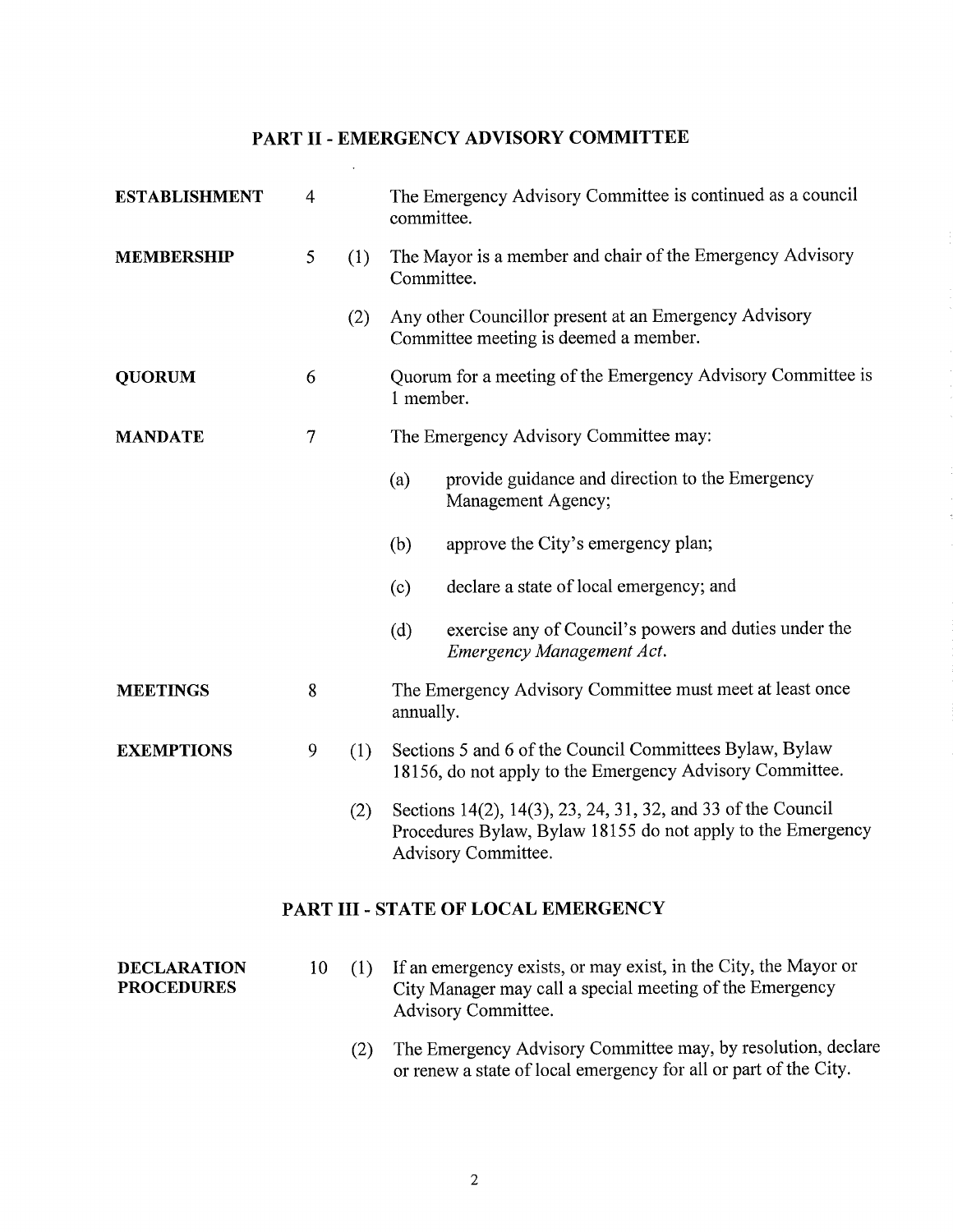|                                      |    | (3) | The Emergency Advisory Committee may, by resolution,<br>terminate a declaration of a state of local emergency.                                                                                                                                                                                                                                  |
|--------------------------------------|----|-----|-------------------------------------------------------------------------------------------------------------------------------------------------------------------------------------------------------------------------------------------------------------------------------------------------------------------------------------------------|
| <b>CITY MANAGER</b><br><b>DUTIES</b> | 11 | (1) | If the Emergency Advisory Committee declares or renews a state<br>of local emergency, the City Manager must:                                                                                                                                                                                                                                    |
|                                      |    |     | immediately publish the details of the declaration by any<br>(a)<br>means the City Manager considers likely to make the<br>declaration known to the affected areas; and                                                                                                                                                                         |
|                                      |    |     | forward a copy of the declaration to the Minister.<br>(b)                                                                                                                                                                                                                                                                                       |
|                                      |    | (2) | If the Emergency Advisory Committee terminates a declaration<br>of a state of local emergency, or if a declaration is otherwise<br>cancelled or lapses, the City Manager must immediately publish<br>a notice by any means the City Manager considers likely to make<br>the termination, cancellation, or lapse known to the affected<br>areas. |
|                                      |    | (3) | The City Manager may delegate the duties in this section to any<br>person.                                                                                                                                                                                                                                                                      |

#### PART IV - EMERGENCY MANAGEMENT AGENCY

| <b>ESTABLISHMENT</b> | 12 | The Emergency Management Agency is established.                         |                                                                                                  |  |
|----------------------|----|-------------------------------------------------------------------------|--------------------------------------------------------------------------------------------------|--|
| <b>DIRECTOR</b>      | 13 | The City Manager is the director of the Emergency Management<br>Agency. |                                                                                                  |  |
| <b>MEMBERSHIP</b>    | 14 | The members of the Emergency Management Agency are:                     |                                                                                                  |  |
|                      |    | (a)                                                                     | the City Manager;                                                                                |  |
|                      |    | (b)                                                                     | the chief of police as appointed in accordance with the<br><i>Police Act</i> , RSA 2000, c P-17; |  |
|                      |    | (c)                                                                     | the City employee holding the position of Fire Chief;                                            |  |
|                      |    | (d)                                                                     | the City employee holding the position of Deputy Chief,<br>Office of Emergency Management;       |  |
|                      |    | (e)                                                                     | the City employees holding the positions of Deputy City<br>Manager; and                          |  |
|                      |    | (f)                                                                     | the City employee holding the position of City Solicitor.                                        |  |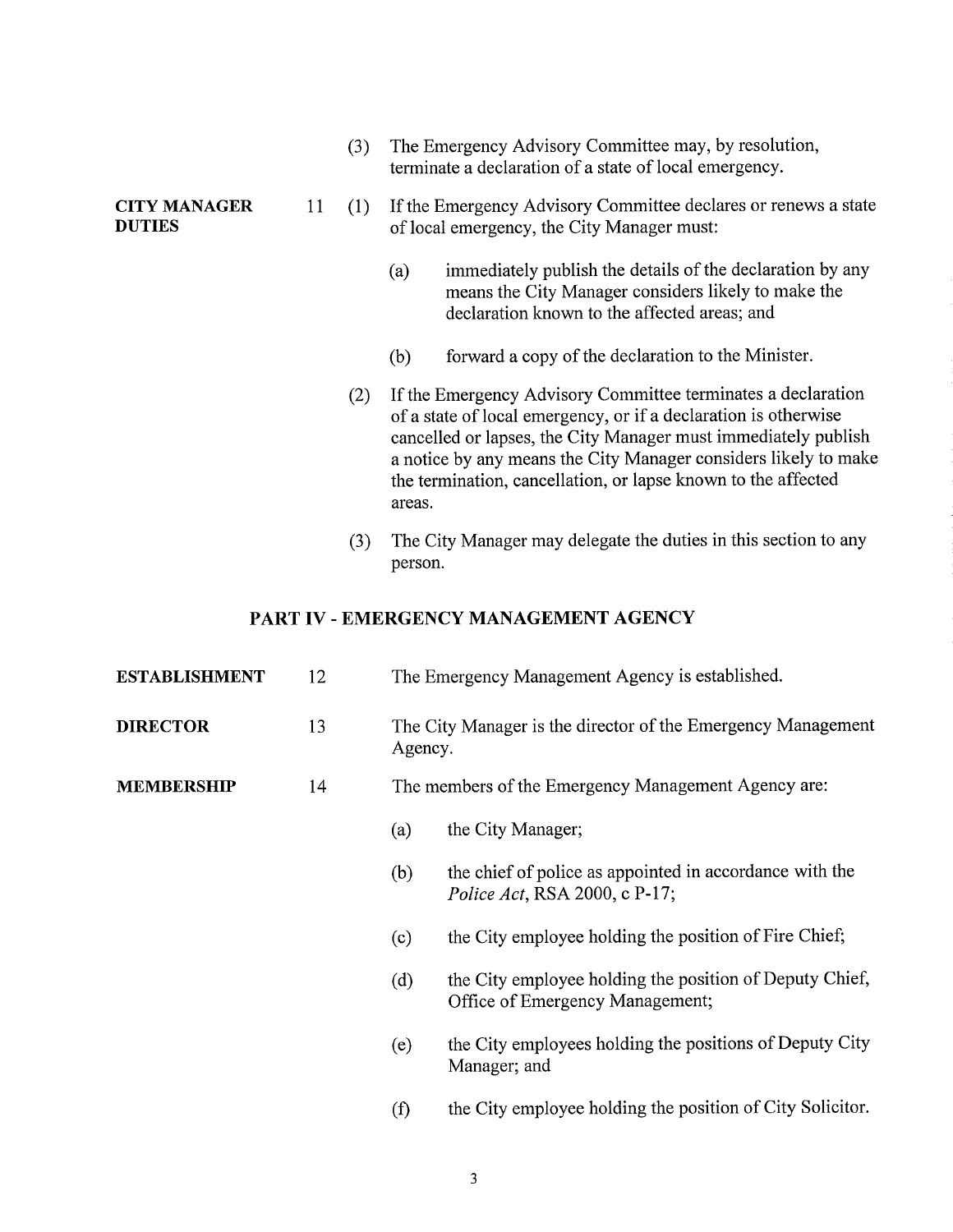| <b>MANDATE</b>                          | 15        |     | The Emergency Management Agency: |                                                                                                                                                                                                                               |  |
|-----------------------------------------|-----------|-----|----------------------------------|-------------------------------------------------------------------------------------------------------------------------------------------------------------------------------------------------------------------------------|--|
|                                         |           |     | (a)                              | is responsible for the administration of the City's<br>emergency management program;                                                                                                                                          |  |
|                                         |           |     | (b)                              | must use a command, control, and coordination system<br>prescribed by the <i>Emergency Management Act</i> ;                                                                                                                   |  |
|                                         |           |     | (c)                              | must review the City's emergency plan and operational<br>procedures at least annually;                                                                                                                                        |  |
|                                         |           |     | (d)                              | at least once every 4 years, must engage in an exercise<br>involving a significant possible emergency or disaster<br>scenario and carry out actions as if the scenario was<br>occurring, but without deploying resources; and |  |
|                                         |           |     | (e)                              | at least once annually, must engage in an exercise<br>involving a significant possible emergency or disaster<br>scenario and discuss how the City would respond.                                                              |  |
| <b>REPORTING</b>                        | 16        |     |                                  | The City Manager, on behalf of the Emergency Management<br>Agency, must report to the Emergency Advisory Committee at<br>least annually to provide updates on its activities and fulfillment<br>of its mandate.               |  |
|                                         |           |     |                                  | PART V - CITY MANAGER ROLE                                                                                                                                                                                                    |  |
| <b>EMERGENCY</b><br><b>MANAGEMENT</b>   | 17<br>(1) |     |                                  | The City Manager must prepare an emergency plan for the City.                                                                                                                                                                 |  |
| <b>PLAN</b>                             |           | (2) |                                  | The City Manager must, at least annually:                                                                                                                                                                                     |  |
|                                         |           |     | (a)                              | review and update the plan;                                                                                                                                                                                                   |  |
|                                         |           |     | (b)                              | present the plan to the Emergency Management Agency<br>for review; and                                                                                                                                                        |  |
|                                         |           |     | (c)                              | present the plan to the Emergency Advisory Committee<br>for approval.                                                                                                                                                         |  |
| <b>OPERATIONAL</b><br><b>PROCEDURES</b> | 18        |     |                                  | The City Manager may approve operational procedures to<br>support or provide further detail to the emergency plan.                                                                                                            |  |
| <b>DELEGATION</b>                       | 19        |     |                                  | The City Manager may delegate the powers and duties in this<br>part to any person.                                                                                                                                            |  |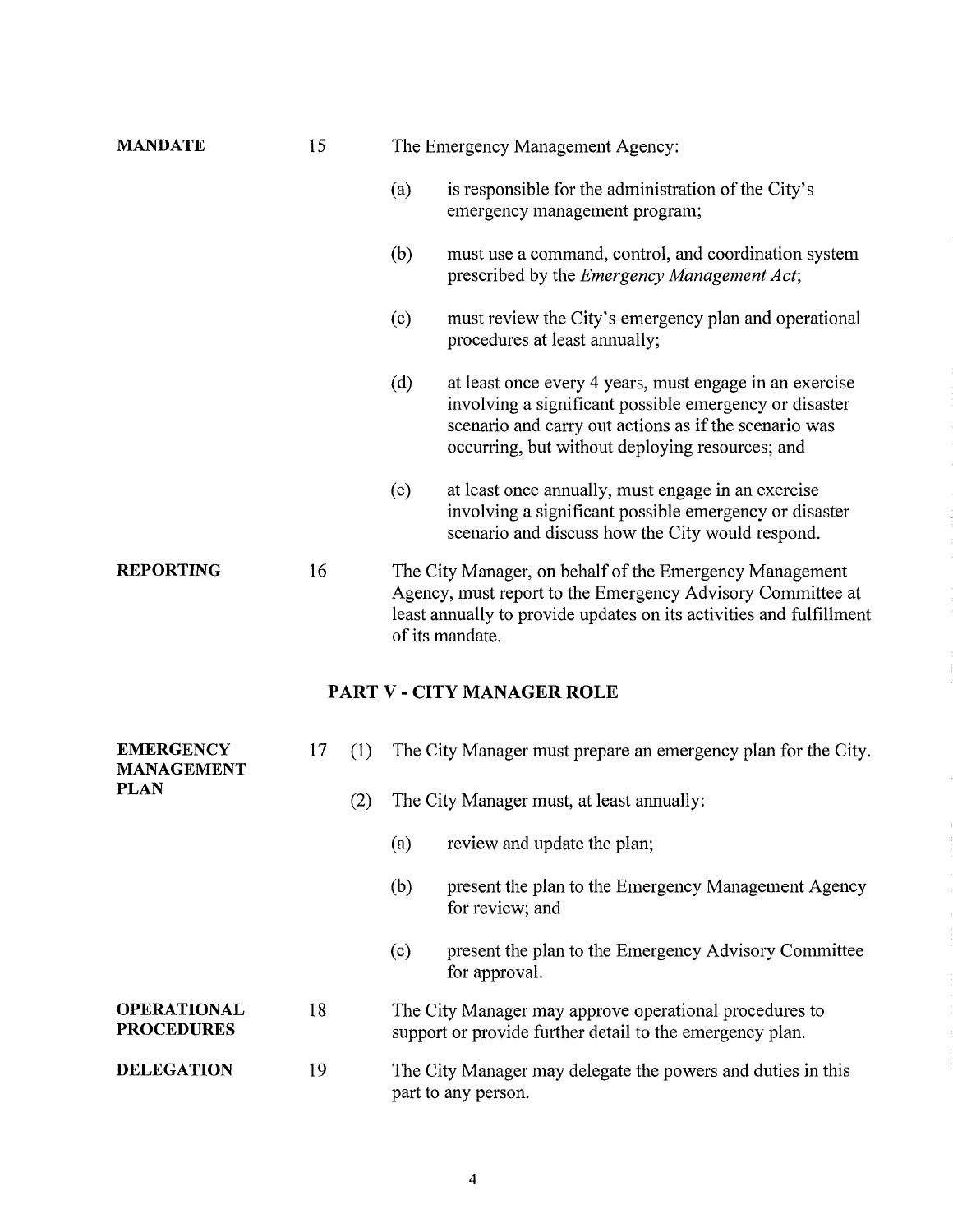# **PART VI- TRANSITIONAL AND CONSEQUENTIAL AMENDMENTS**

|               | <b>CONSEQUENTIAL</b><br><b>AMENDMENTS</b> | 20 |     | The Council Committees Bylaw, Bylaw 18156 is amended as<br>follows: |                                                                                                                                             |  |
|---------------|-------------------------------------------|----|-----|---------------------------------------------------------------------|---------------------------------------------------------------------------------------------------------------------------------------------|--|
|               |                                           |    |     | (a)                                                                 | section $13(e.1)$ is added following section $13(e)$ :                                                                                      |  |
|               |                                           |    |     |                                                                     | (e.1) Emergency Advisory Committee;                                                                                                         |  |
|               |                                           |    |     | (b)                                                                 | section $15(1)$ is amended by deleting and replacing<br>"Executive Committee" with "Emergency Advisory"<br>Committee, Executive Committee," |  |
|               |                                           |    |     | (c)                                                                 | section $15(4)(b.1)$ is added following section $15(4)(b)$ :                                                                                |  |
|               |                                           |    |     |                                                                     | (b.1) Emergency Advisory Committee;                                                                                                         |  |
|               |                                           |    |     | (d)                                                                 | section $18(e.1)$ is added following section $18(e)$ :                                                                                      |  |
|               |                                           |    |     |                                                                     | (e.1) the mandate of Emergency Advisory Committee is<br>described in the Emergency Management Bylaw, Bylaw<br>19091;                        |  |
| <b>REPEAL</b> |                                           | 21 | (1) |                                                                     | Policy C508, Municipal Emergency Plan, is repealed.                                                                                         |  |
|               |                                           |    | (2) |                                                                     | Bylaw 14737, Emergency Management Bylaw, is repealed.                                                                                       |  |
|               | READ a first time this                    |    |     | 3 <sup>rd</sup>                                                     | 2020;<br>February<br>day of                                                                                                                 |  |

READ a second time this  $3<sup>rd</sup>$  day of February 2020;